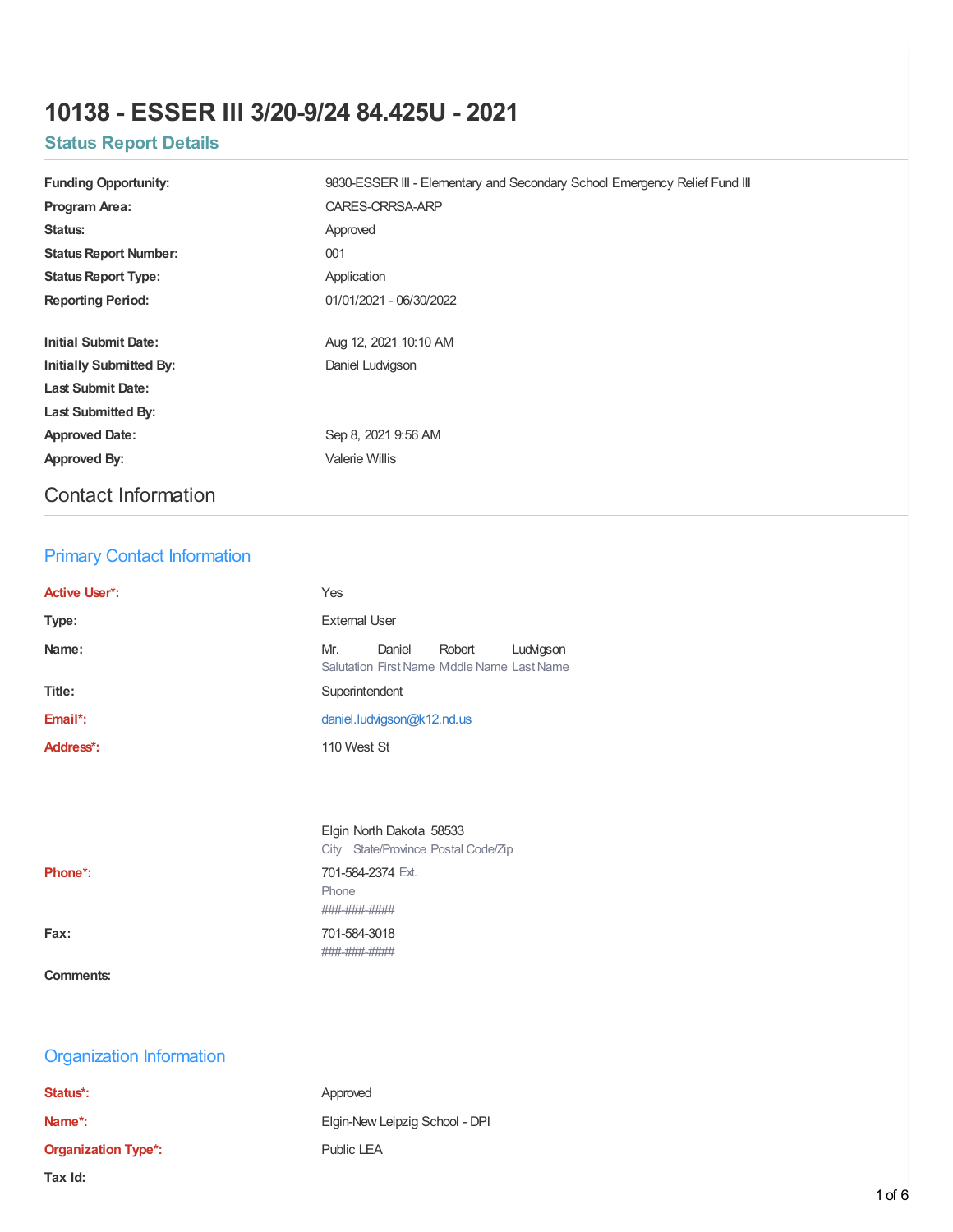| <b>Organization Website:</b>              | https://gcs.k12.nd.us                                            |  |  |
|-------------------------------------------|------------------------------------------------------------------|--|--|
| Address*:                                 | PO Box 70                                                        |  |  |
|                                           |                                                                  |  |  |
|                                           |                                                                  |  |  |
|                                           | Elgin North Dakota 58533-<br>City State/Province Postal Code/Zip |  |  |
| Phone*:                                   | (701) 584-2374 Ext.<br>###-###-####                              |  |  |
| Fax:                                      | (701) 584-2374<br>###-###-####                                   |  |  |
| Benefactor:                               |                                                                  |  |  |
| Vendor ID:                                |                                                                  |  |  |
| PeopleSoft Supplier ID:                   | 0000008445                                                       |  |  |
| <b>Comments:</b>                          |                                                                  |  |  |
|                                           |                                                                  |  |  |
| <b>Location Code:</b>                     | SCHOOL DIS                                                       |  |  |
| SAM.gov Entity ID:                        | LXEKKDG7EMJ5                                                     |  |  |
| <b>SAM.gov Name:</b>                      | Elgin New Leipzig School District 49                             |  |  |
| <b>SAM.gov Entity ID Expiration Date:</b> | 02/11/2022                                                       |  |  |
| State Issued ID:                          | 19-049                                                           |  |  |
| Category #:                               | 1034                                                             |  |  |
| Year Begin:                               | 1999                                                             |  |  |
| Year Closed:                              |                                                                  |  |  |
| NCES#:                                    | 3800045                                                          |  |  |
| <b>Restricted Indirect Cost Rate:</b>     | 0.0%                                                             |  |  |
| <b>Unrestricted Indirect Cost Rate:</b>   | 0.0%                                                             |  |  |
| Document Approval                         |                                                                  |  |  |

# **Level ApprovedBy ApprovedDate Approval Comments** 1 Valerie Willis Sep 8, 2021 9:56 AM Approved

# ESSER III Application - Stakeholder Consultation

### *Stakeholder Consultation*

### **Students\*:**

We have student representation on our SICC (School Improvement and Curriculum Counsel). At our May 12th meeting, we solicited feedback from the student representatives. This also included teachers, administration, parents, community members, and board members. We compared the availability of these dollars to our school's improvement process. Using these dollars to maintain and expand student supports was discussed and implemented in the budget. The use of the funds to address previously identified building issues that could improve indoor air quality, address deferred maintenance, and help reduce the spread of COVID was addressed. The loud noises of the existing unit ventilators are areas where our building envelope issues were producing a noticeable draft were pointed out by our student representatives.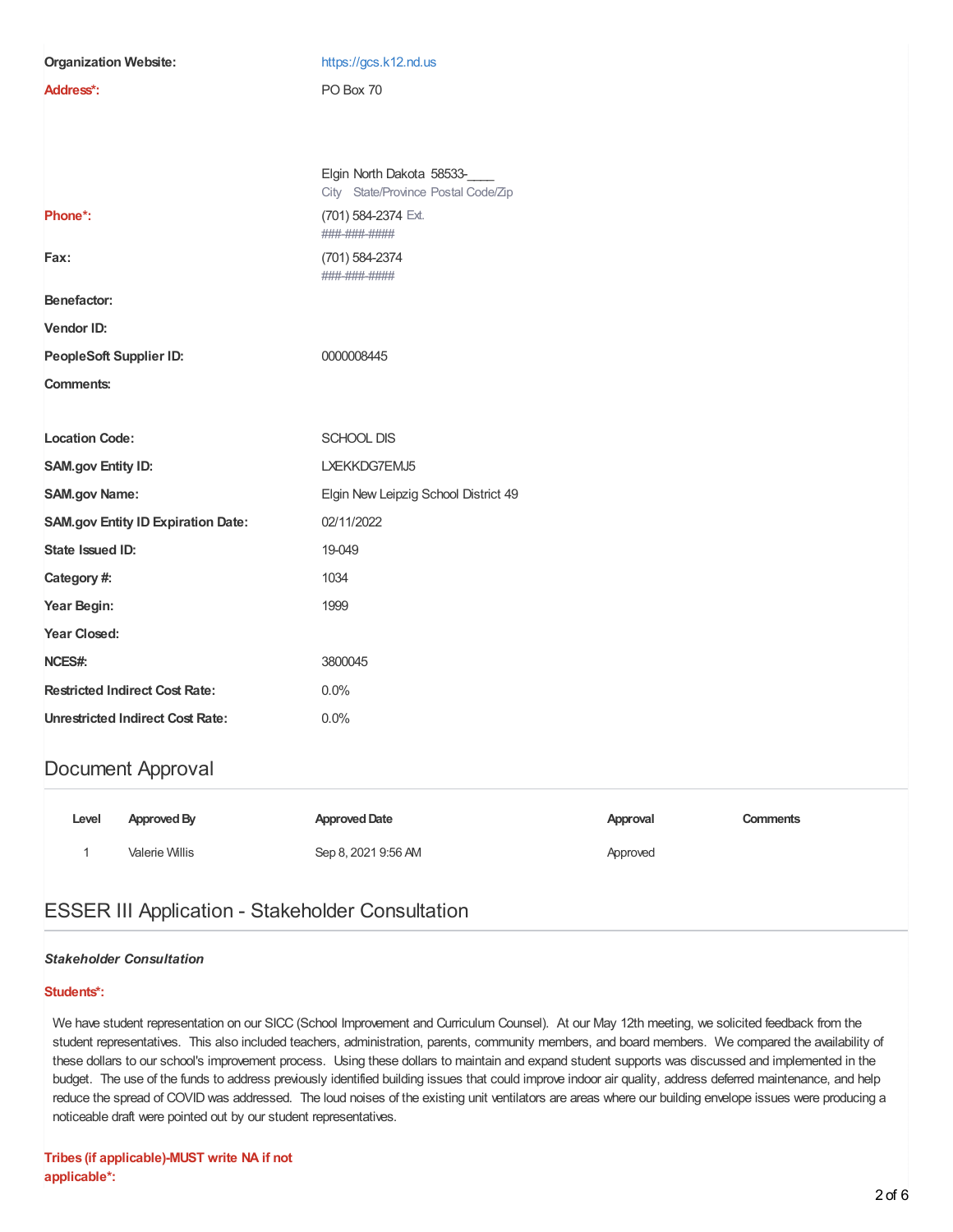#### **Civil rights organizations (including**  $disability$  *rights organizations)\*:*

Our superintendent/elementary principal is also trained as a 504 coordinator and Title IXDecision maker. Our high school principal is our title IXinvestigator as well as coordinates 504's in the high school. Our counselor also serves as our title IXcoordinator. The administrators and the counselor had a meeting about the ESSER II and III budget. We discussed how these funds can help support our students who have disabilities and how services can be equitable.

These members are also a part of our Cognia Committee in which the use of ESSER II and III dollars was discussed on May 5th. Each of our representatives for civil rights was present and we discussed equally meeting the needs of all students. We reviewed culture and climate data as well as student subgroups.

This tied back strongly to our MTSS system which provides WIN (What I Need) times for all students, providing targeted instruction. To help continue the quality of these services with our existing student intervention coordinator retiring, we bumped the position up to full time as well as added additional staffing during the times we have the greatest need, the mornings.

In addition to this, we plan to offer an after-school program to our students 1-6. We provided this service this past year with ESSER I funds. This provides additional support for students to complete homework and get caught up on anything they were missing. This program proved very helpful during the frequent absences caused by COVID as it allowed students to receive direct support in catching up on work and getting caught up on concepts.

#### **Superintendents\*:**

(The superintendent is also the elementary principal, same answer as above)

School administration met several times to go over the use of ESSER II and III dollars. We looked at school goals and feedback from staff and families. We identified priorities and how these dollars could help us achieve those priorities.

The administration is also represented on our COVID-19 Committee. We met in early August with community members, parents, board members, and staff to get input on the use of ESSER II and III dollars.

#### **Teachers, principals, school leaders, other educators, school staff, and their unions\*:**

A survey was disrupted on June 11th asking for staff input on the use of ESSER II and III dollars. The administration reviewed the input from this survey as well as the open public meeting on June 14th. In addition how to use ESSER II & III dollars was discussed at the May 12, 2021 SICC (School Improvement and Curriculum Counsel) meeting. This committee consists of representation from board members, parents, ancillary staff, teaching staff, administration, and students. From these sources of input, it was identified that the loss of learning and sufficient staffing was important to our school staff. We expanded our supports for student interventions with additional staffing. We are also budgeting curriculum and professional development dollars to address issues with loss of learning. In particular, we identified with the new science of reading requirements, a need for additional training for those grades affected by that legislation.

The COVID committee consists of representation from staff members, administration, public health, the local hospital, parents, and community members. This committee meets on August 2nd. It is recommended as part of the budget to construct a Work Load bonus policy for 2021-2023. This would reimburse teachers for extra time outside their contracted hours devoted to issues caused by COVID 19 or addressing the loss of learning. This isn't specifically being reported toward the loss of the learning budget due to the variety of items that extra time could be put in for. The committee is hopeful this will help retain staff and to compensate certified staff for the additional work caused by the pandemic and its reprecussions.

**Stakeholders representing the interestsof children with disabilities, English learners, children experiencing homelessness, children and youth in foster care, migratory students, children who are incarcerated, and other underserved students\*:**

The superintendent solicited feedback from the different parties representing student subgroups at the school. This included the superintendent who is the 504 and MTSS coordinator. The counselor is our Title IXcoordinator, foster care liaison, and homeless liaison. Our special education director and our title coordinator were also involved. Our school works through the CREA to get services for our ELL students. The CREA ELL specialist was requested to provide feedback as well. From these conversations, it was determined that working through our MTSS and student intervention supports would provide many student subgroups additional supports. By expanding the certified staff support for these programs our hope is to provide a lower student-to-teacher ratio for small group student interventions. By expanding time for these positions it also allows those staff to give those tasks more attention.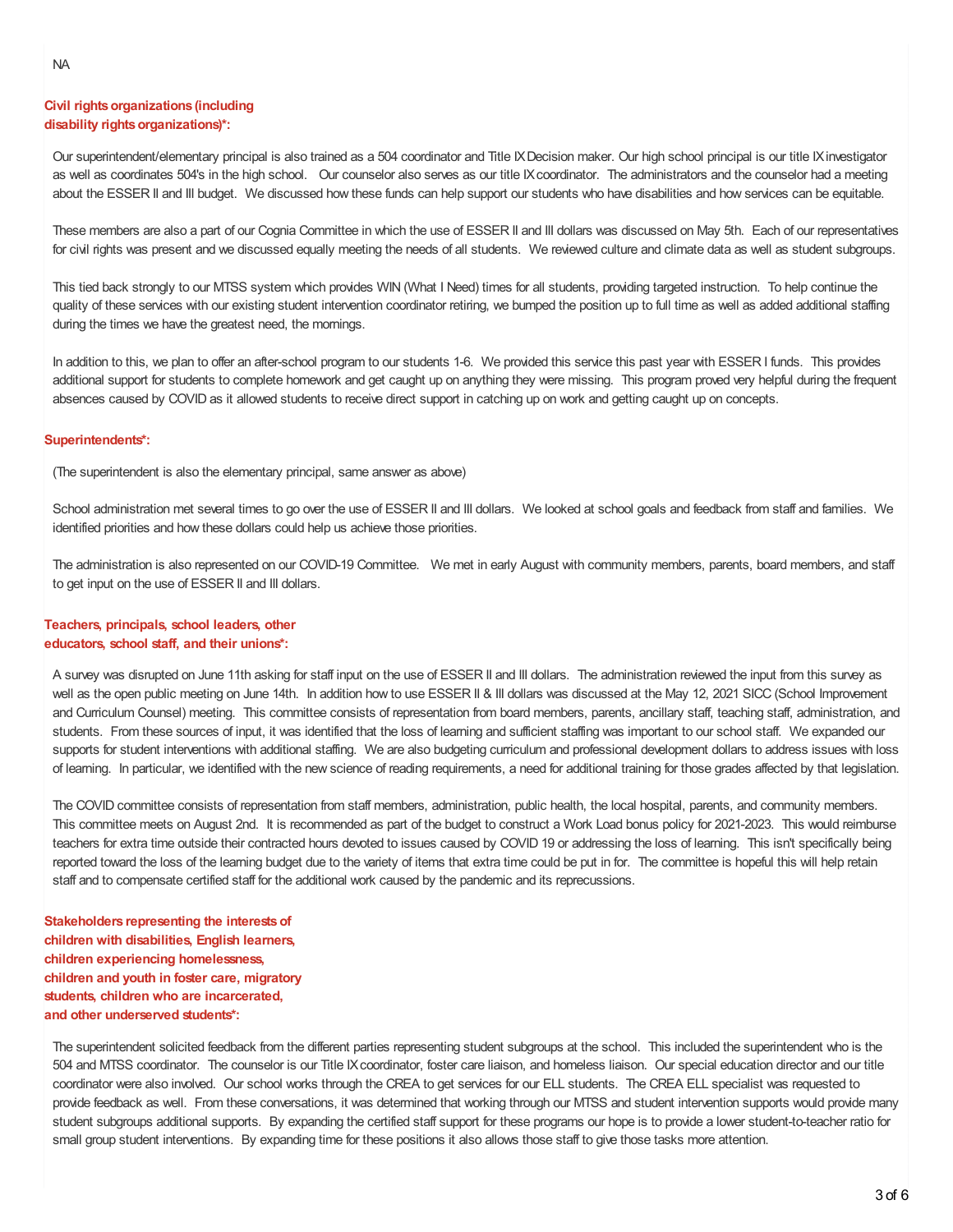#### *ESSER III Approved Applications*

**District confirms the approved ESSER III application will be posted to their website for public access.\*:** Yes

# ESSER III Application

*Prevention & Mitigation Strategies*

**Return to In-Person Instruction Plan\*:** <http://www.gcs.k12.nd.us/pandemicresources/> LEAWebsite Link (copyfrom browser-must include http)

**District confirms the plan will be updated at least every six months through September 2024 and will seek ongoing public input on the plan.\*:** Yes

**Describe how ARP ESSER III fundswill be used by the district to implement prevention and mitigation strategies.\*:**

ESSER II and III dollars are being used to improve the indoor air quality of the school which is shown as an effective mitigation strategy. We are improving our building envelope system which prevents the penetration of outdoor aerosol droplets and allows the building HVAC system to do a better job of managing the indoor environment. In addition, we are replacing our out-of-date unit ventilators which were identified as not providing a high quality of indoor air quality. These units help remove aerosol droplets from the air as well as keep air circulating. This prevents the COVID virus from hanging in the air, increases the risk of spread.

We also are continuing with our COVID committee. This committee consists of board members, parents, community members, health professionals, teachers, and administration. We review the use of ESSER dollars, the refinement of our Smart Restart Plans (Continuity of Services Plan), as well as other developments related to COVID. ESSER dollars help reimburse these individuals for their time.

#### *Learning Loss*

**Describe how the district will use the mandatory 20%set-aside to address the academic impact of learning loss through the implementation of evidence-based interventions.\*:**

We are expanding our staffing supports for our MTSS, Title, and student support systems. We are moving our previously part-time title one position to a fulltime position. We are adding a few more periods to two other teacher's schedules to provide extra support during WIN (what I need) times. This additional staffing is a tier 4 research-supported intervention. These are times when all students receive small group instruction based on individual needs. This will help increase the teacher/staff ratio during this targeted instruction as well as allow for more skilled staff in the execution of these interventions. We are moving into our fifth year of implementing MTSS, which is a Tier 1 research-proven student intervention system.

We are also investing dollars in Tier 2 Really Great Reading (Science of Reading) supports for our lower elementary grades. These will help us better provide supports in our WIN times to students as well as improve our overall reading curriculum. The materials are staff are being trained on our based on researched-based principles of sound reading instruction. One research supporting this is https://www.reallygreatreading.com/sites/default/files/rgr\_pawhuska\_case\_study\_8.15.18.pdf

#### *Needs of Students Disproportionately Impacted*

**Describe how the district will respond to the needsof studentsdisproportionately impacted by the COVID-19 pandemic. Address each stakeholder group.\*:**

Our district has been recognized as one of 10 schools making greater than expected gains in 2019-2020 in closing the gap between students with and without disabilities. We have a low population of ELL students who have high English proficiency. We have a free and reduced population that hovers around 45% typically. Our biggest key in meeting the needs of our diverse student population groups is through our MTSS system. Our teachers meeting monthly to review both standardized data (STAR and NWEA testing), teacher observations, and support staff observations. From here students are identified as in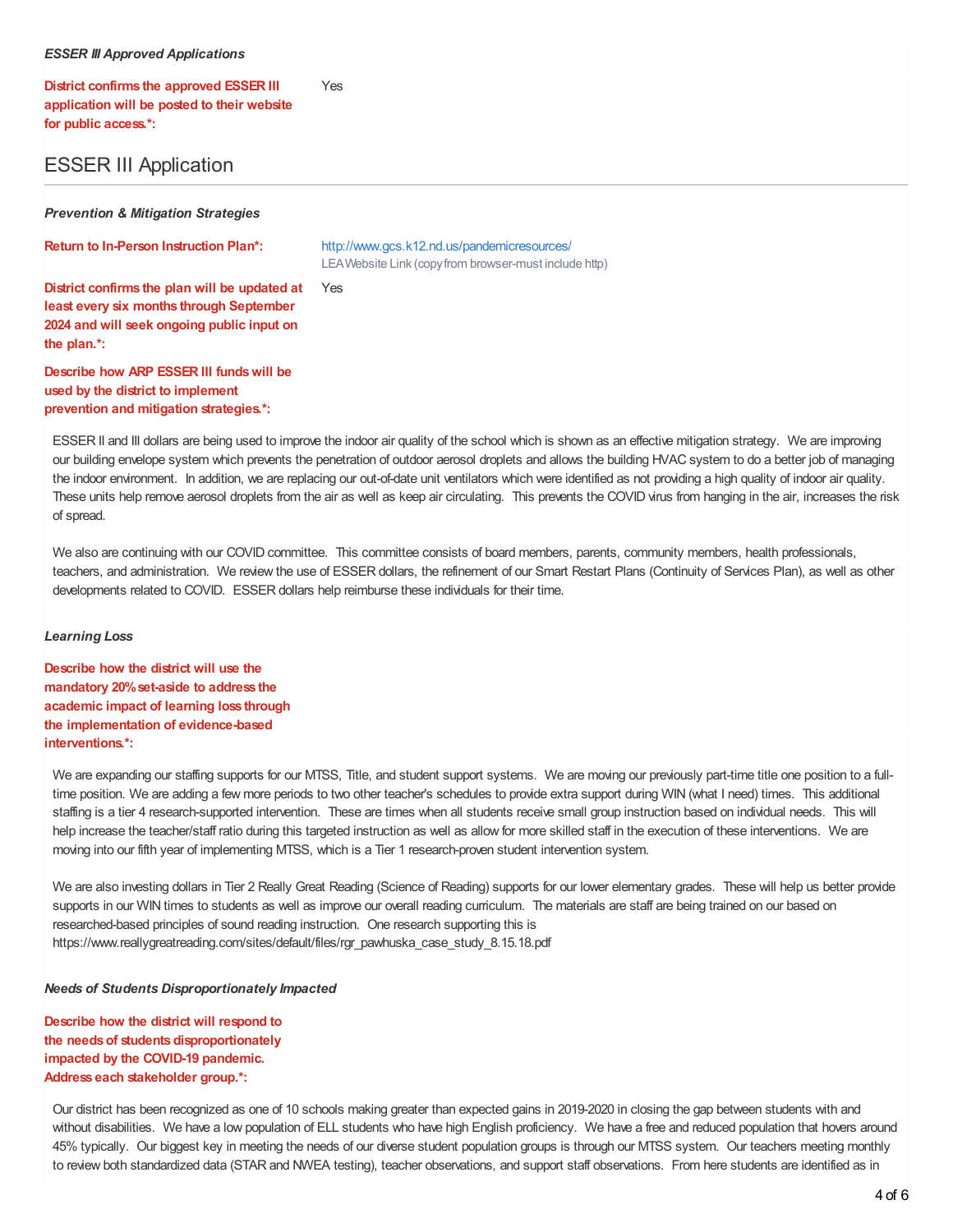need of support. Combined with our title program we provide WIN (What I Need) times throughout the day providing targeted instruction in both reading and mathematics. At our MTSS staff meetings, we identify students in more need of support in the classroom. These supports can be delivered in the classroom through accommodations such as larger print or if there is a greater need for pull-out services to be organized utilizing our intervention staff. Our special education instructor is a part of our MTSS team and provides input on how to meet a diverse range of needs. Our counselor is also a member of the team who is also our homeless and foster care liaison. We work through CREA and also organize the supports for our ELL students through this system by making sure ILP's are implemented.

# Estimated Use of Funds Plan

#### *Allowable Use of Funds*

| <b>Allowable Use of Funds</b>                                      | <b>Estimated Expenditure</b><br><b>Amount</b> | Estimated Amount to address Learning Loss under this Use of Funds (20% of Budget Total<br><b>MUST</b> be spent on Learning Loss) |
|--------------------------------------------------------------------|-----------------------------------------------|----------------------------------------------------------------------------------------------------------------------------------|
|                                                                    |                                               |                                                                                                                                  |
| Added needs of at-risk populations                                 | \$187,001.34                                  | \$187,001.34                                                                                                                     |
| Other Activities to maintain operation &<br>continuity of services | \$27,500.59                                   | \$0.00                                                                                                                           |
| Improving Air Quality                                              | \$217,972.00                                  | \$0.00                                                                                                                           |
| Improving Air Quality                                              | \$2,000.00                                    | \$0.00                                                                                                                           |
| Purchase cleaning supplies                                         | \$2,150.00                                    | \$0.00                                                                                                                           |
| Other Activities to maintain operation &<br>continuity of services | \$27,289.13                                   | \$0.00                                                                                                                           |
| Budgetary shortfalls                                               | \$41,828.94                                   | \$0.00                                                                                                                           |
| Other Activities to maintain operation &<br>continuity of services | \$9,500.00                                    | \$0.00                                                                                                                           |
|                                                                    | \$515,242.00                                  | \$187,001.34                                                                                                                     |

## Compliance with General Education Provisions Act Section 427

#### *Compliance with General Education Provisions Act Section 427 (GEPA)*

**What barriers exist in your community that may prevent students, teachers, and other program beneficiaries from accessor participation in the funded projectsor activities listed in the application?\*:**

All of our students having access to a device and provide an access barrier. In particular for those families with less financial resources. These students did not have the same resources available to them at home.

During the pandemic, we know our student subgroups were affected disproportionately. The academic scores of students with learning needs and those from poor households suffered more than other students. This could create an inequity as it increases the achievement gap between these populations and the rest of the student population.

The lack of staffing in our intervention system could result in students not receiving services or the quality of those services suffering.

The variation in our classrooms' indoor air quality could potentially cause an equity issue as well. Our classrooms in the elementary have been updated and the indoor air quality improved. Our high school classes have not had this treatment and the learning environment due to these factors is of lesser quality. This is particularly important for our families with less income who may not be able to provide a fresh air environment at home.

#### **What steps are being taken to addressor overcome these barriers?\*:**

In our budget, we plan to address the needs of students through our MTSS system and extra staffing for that system. In this system, we assess all students using standardized measures. From these assessments and teacher input, we identify students in need of support. From here we meet monthly to discuss progress. Our MTSS coordinator monitors the progress of interventions twice a month. In these meetings, we have representation from the counselor, special education, elementary principal, and ELL services. The counselor is also our title IX coordinator. Our MTSS coordinator is also our Title and 504